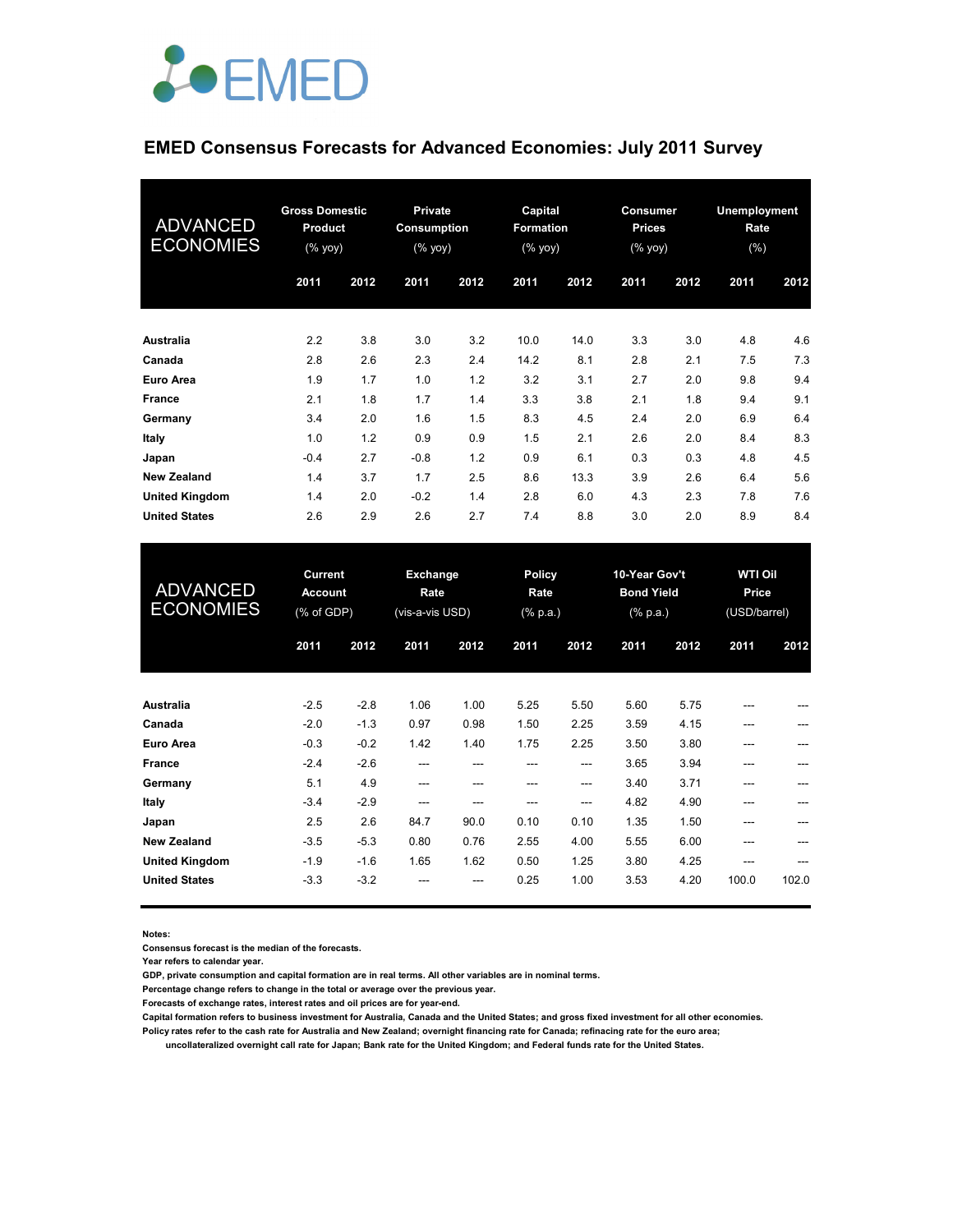

# **EMED Consensus Forecasts for Emerging Asia: July 2011 Survey**

| <b>EMERGING</b><br><b>ASIA</b> | <b>Gross Domestic</b><br>Product<br>$(%$ (% yoy) |      | <b>Private</b><br><b>Consumption</b><br>$(%$ (% yoy) |      | <b>Fixed</b><br>Investment<br>(% yoy) |      | Consumer<br><b>Prices</b><br>$(%$ (% yoy) |      | Unemployment<br>Rate<br>(%) |      |
|--------------------------------|--------------------------------------------------|------|------------------------------------------------------|------|---------------------------------------|------|-------------------------------------------|------|-----------------------------|------|
|                                | 2011                                             | 2012 | 2011                                                 | 2012 | 2011                                  | 2012 | 2011                                      | 2012 | 2011                        | 2012 |
| China                          | 9.3                                              | 8.8  | 9.2                                                  | 10.1 | 10.4                                  | 9.4  | 5.0                                       | 4.0  | 4.1                         | 4.0  |
| <b>Hong Kong</b>               | 5.5                                              | 4.5  | 5.9                                                  | 4.2  | 5.1                                   | 6.2  | 5.0                                       | 4.0  | 3.4                         | 3.4  |
| India                          | 8.0                                              | 8.1  | 7.3                                                  | 7.5  | 9.8                                   | 10.0 | 8.2                                       | 6.5  | $- - -$                     | ---  |
| Indonesia                      | 6.3                                              | 6.3  | 4.8                                                  | 5.5  | 9.2                                   | 9.5  | 6.4                                       | 6.0  | 6.9                         | 6.8  |
| Malaysia                       | 5.1                                              | 5.5  | 5.7                                                  | 5.8  | 6.5                                   | 7.2  | 3.3                                       | 2.8  | 3.2                         | 3.2  |
| <b>Philippines</b>             | 5.0                                              | 5.3  | 4.6                                                  | 4.8  | 7.1                                   | 5.8  | 5.0                                       | 4.5  | 7.3                         | 7.0  |
| Singapore                      | 5.7                                              | 5.4  | 5.3                                                  | 4.8  | 3.6                                   | 6.4  | 4.2                                       | 2.6  | 2.0                         | 2.1  |
| <b>South Korea</b>             | 4.3                                              | 4.4  | 2.8                                                  | 3.2  | 1.0                                   | 4.4  | 4.1                                       | 3.2  | 3.4                         | 3.2  |
| Taiwan                         | 5.0                                              | 4.6  | 3.5                                                  | 3.4  | 5.0                                   | 4.0  | 2.0                                       | 2.0  | 4.2                         | 4.0  |
| <b>Thailand</b>                | 4.2                                              | 4.8  | 3.7                                                  | 4.0  | 7.7                                   | 5.4  | 3.9                                       | 3.5  | 1.0                         | 1.0  |

| <b>EMERGING</b><br><b>ASIA</b> | <b>Money</b><br><b>Supply M2</b><br>$(% \mathsf{Y}\cup \mathsf{Y})$ (% $\mathsf{Y}\cup \mathsf{Y}$ ) |      | <b>Merchandise</b><br><b>Exports</b><br>$(%$ (% yoy) |      | <b>Merchandise</b><br>Imports<br>$(%$ (% yoy) |      | Current<br><b>Account</b><br>(% of GDP) |        | <b>Exchange</b><br>Rate<br>(vis-a-vis USD) |      |
|--------------------------------|------------------------------------------------------------------------------------------------------|------|------------------------------------------------------|------|-----------------------------------------------|------|-----------------------------------------|--------|--------------------------------------------|------|
|                                | 2011                                                                                                 | 2012 | 2011                                                 | 2012 | 2011                                          | 2012 | 2011                                    | 2012   | 2011                                       | 2012 |
| China                          | 16.0                                                                                                 | 15.0 | 17.4                                                 | 15.8 | 21.5                                          | 18.0 | 4.0                                     | 3.4    | 6.30                                       | 6.05 |
| <b>Hong Kong</b>               | 10.5                                                                                                 | 9.8  | 9.9                                                  | 8.9  | 10.2                                          | 10.4 | 6.8                                     | 6.8    | 7.80                                       | 7.80 |
| India                          | 18.5                                                                                                 | 17.4 | 16.0                                                 | 16.0 | 20.5                                          | 18.2 | $-2.9$                                  | $-2.8$ | 44.0                                       | 43.5 |
| Indonesia                      | 17.0                                                                                                 | 16.3 | 25.3                                                 | 9.7  | 27.2                                          | 15.1 | 0.8                                     | 0.6    | 8500                                       | 8475 |
| Malaysia                       | 9.8                                                                                                  | 9.5  | 12.0                                                 | 7.5  | 12.1                                          | 8.8  | 12.5                                    | 11.7   | 2.96                                       | 2.92 |
| <b>Philippines</b>             | 11.8                                                                                                 | 11.6 | 8.8                                                  | 9.0  | 10.0                                          | 9.1  | 4.1                                     | 3.7    | 42.1                                       | 40.9 |
| Singapore                      | 10.7                                                                                                 | 9.0  | 12.1                                                 | 8.0  | 12.7                                          | 8.0  | 20.0                                    | 18.9   | 1.20                                       | 1.18 |
| <b>South Korea</b>             | 9.3                                                                                                  | 9.5  | 19.9                                                 | 13.5 | 24.0                                          | 14.0 | 1.8                                     | 1.6    | 1040                                       | 1021 |
| Taiwan                         | 6.5                                                                                                  | 6.8  | 9.8                                                  | 11.4 | 11.2                                          | 12.1 | 8.0                                     | 7.4    | 28.3                                       | 27.8 |
| <b>Thailand</b>                | 12.9                                                                                                 | 11.0 | 14.5                                                 | 12.7 | 16.8                                          | 11.8 | 3.6                                     | 3.2    | 29.2                                       | 29.1 |

**Notes:** 

**Consensus forecast is the median of the forecasts.**

**Year refers to calendar year except for India for which fiscal year (April to March) is used.**

**GDP, private consumption and fixed investment are in real terms. All other variables are in nominal terms.**

**Percentage change refers to change in the total or average over the previous year, except for money supply growth which is based on year-end figures.**

**Forecasts of exchange rates and interest rates are for year-end.**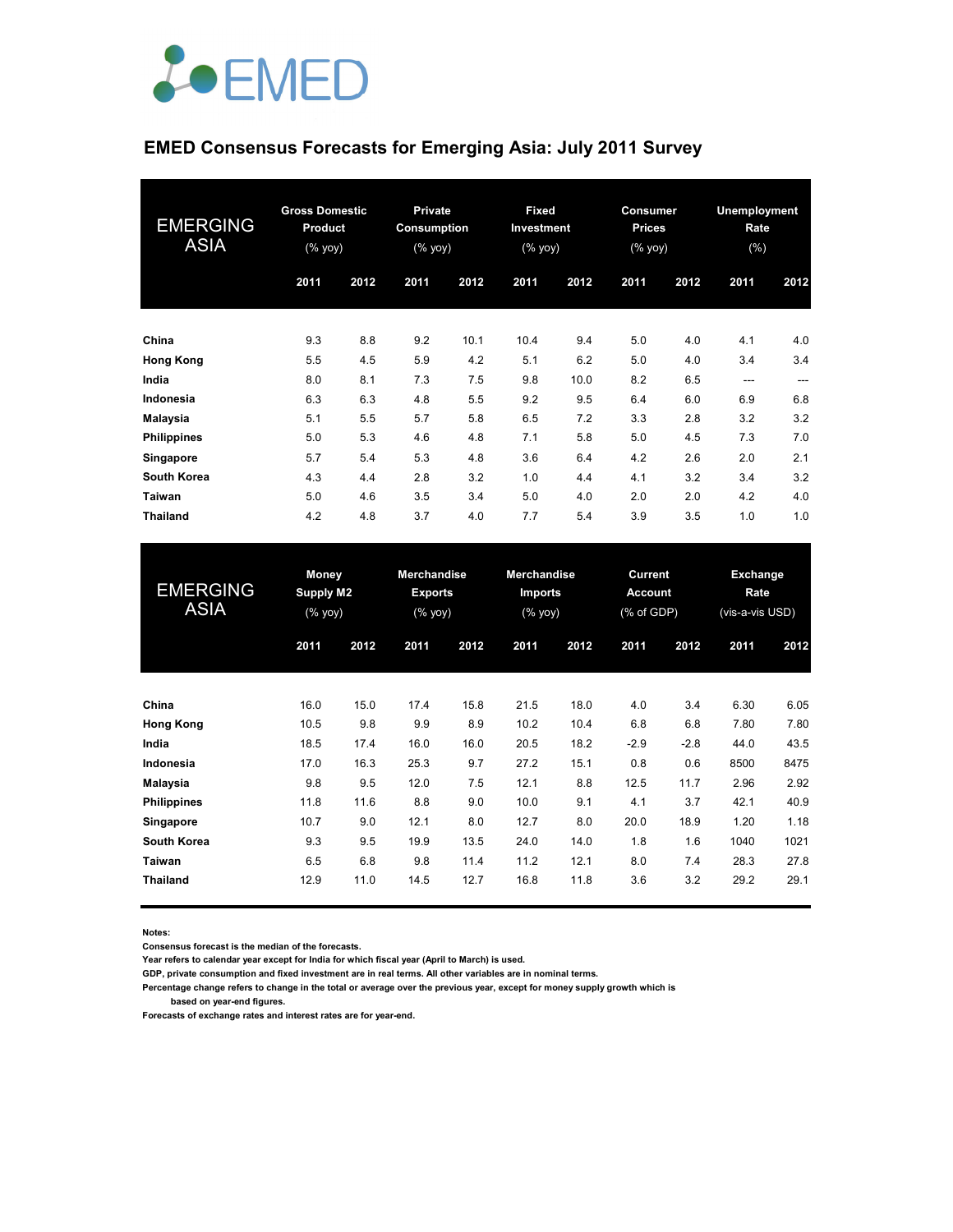

# **EMED Consensus Forecasts for the United States: July 2011 Survey**

| <b>UNITED STATES</b>             | <b>Gross Domestic</b><br>Product<br>(% yoy) |      | <b>Consumer</b><br><b>Prices</b><br>(% yoy) |      | <b>UNITED STATES</b>                | <b>Gross Domestic</b><br>Product<br>(% |      | Consumer<br><b>Prices</b><br>(% yoy) |      |
|----------------------------------|---------------------------------------------|------|---------------------------------------------|------|-------------------------------------|----------------------------------------|------|--------------------------------------|------|
|                                  | 2011                                        | 2012 | 2011                                        | 2012 |                                     | 2011                                   | 2012 | 2011                                 | 2012 |
|                                  |                                             |      |                                             |      |                                     |                                        |      |                                      |      |
| <b>ABN AMRO</b>                  | 2.4                                         | 3.4  | 3.1                                         | 2.1  | Intesa Sanpaolo                     | 2.7                                    | 2.9  | 3.2                                  | 2.0  |
| <b>AIB Global Treasury</b>       | 2.9                                         | 2.8  | 2.7                                         | 2.2  | <b>ITOCHU Institute</b>             | 2.6                                    | 2.9  | 2.8                                  | 1.9  |
| <b>Allianz</b>                   | 2.5                                         | 2.5  | 3.0                                         | 2.1  | <b>KBC</b>                          | 2.4                                    | 2.9  | 2.9                                  | 1.8  |
| <b>ANZ</b>                       | 2.6                                         | 3.3  | 2.7                                         | 1.5  | <b>Mesirow Financial</b>            | 2.5                                    | 3.3  | 3.0                                  | 2.0  |
| <b>Bank Julius Baer</b>          | 2.7                                         | 2.9  | 3.2                                         | 2.1  | <b>MF Global FXA Securities</b>     | 3.0                                    | 3.9  | 2.5                                  | 1.8  |
| <b>BofA - Merrill Lynch</b>      | 2.4                                         | 3.0  | 3.0                                         | 1.7  | <b>Moody's Analytics</b>            | 2.5                                    | 3.9  | 3.0                                  | 1.9  |
| <b>Bank of Ireland</b>           | 2.7                                         | 3.1  | 3.0                                         | 2.0  | Morgan Keegan                       | 2.4                                    | 3.6  | 3.1                                  | 2.7  |
| <b>Barclays Capital</b>          | 2.5                                         | 3.4  | 3.0                                         | 2.2  | <b>Mortgage Bankers Association</b> | 2.8                                    | 2.8  | 3.6                                  | 2.1  |
| <b>BayernLB</b>                  | 2.7                                         | 2.5  | 2.9                                         | 2.0  | <b>NAR</b>                          | 2.4                                    | 2.7  | 3.4                                  | 3.1  |
| <b>BBVA</b>                      | 3.0                                         | 2.7  | 2.8                                         | 2.2  | <b>National Bank of Canada</b>      | 2.6                                    | 3.2  | 2.7                                  | 2.0  |
| <b>Berenberg Capital Markets</b> | 2.4                                         | 2.8  | 2.7                                         | 2.1  | <b>Natixis</b>                      | 2.2                                    | 2.1  | 3.1                                  | 1.9  |
| <b>BHF Bank</b>                  | 2.5                                         | 3.5  | 3.0                                         | 2.6  | <b>NIESR</b>                        | 2.6                                    | 2.6  | 3.2                                  | 3.6  |
| <b>BMO Capital Markets</b>       | 2.5                                         | 3.0  | 3.1                                         | 2.3  | <b>PNC</b>                          | 2.3                                    | 2.9  | 3.0                                  | 2.1  |
| <b>BNP Paribas</b>               | 2.3                                         | 2.7  | 3.1                                         | 1.9  | Prometeia                           | 2.3                                    | 2.5  | 3.4                                  | 2.0  |
| <b>BWC Capital Markets</b>       | 2.6                                         | 3.0  | 2.8                                         | 2.4  | <b>Raymond James</b>                | 2.3                                    | 2.9  | 3.0                                  | 1.8  |
| <b>Capital Economics</b>         | 2.5                                         | 2.0  | 2.7                                         | 0.5  | Royal Bank of Canada                | 2.7                                    | 3.4  | 2.8                                  | 1.8  |
| <b>CIBC World Markets</b>        | 2.4                                         | 2.4  | 3.0                                         | 2.2  | <b>Schroders</b>                    | 2.5                                    | 2.9  | 2.2                                  | 1.4  |
| Coe-Rexecode                     | 3.0                                         | 3.0  | 3.0                                         | 1.9  | <b>Scotia Capital</b>               | 2.5                                    | 2.7  | 2.8                                  | 2.0  |
| Commerzbank                      | 2.3                                         | 2.8  | 3.2                                         | 1.7  | <b>Standard &amp; Poor's</b>        | 2.6                                    | 2.8  | 3.0                                  | 1.7  |
| <b>Credit Agricole</b>           | 2.4                                         | 2.9  | 3.1                                         | 2.0  | <b>Standard Chartered</b>           | 2.5                                    | 3.4  | 1.5                                  | 1.7  |
| <b>Credit Suisse</b>             | 2.8                                         | 3.9  | 3.1                                         | 2.0  | <b>TD Economics</b>                 | 2.5                                    | 3.0  | 3.1                                  | 2.2  |
| <b>Daewoo Securities</b>         | 2.6                                         | 3.1  | 3.0                                         | 2.1  | <b>UBS</b>                          | 2.6                                    | 2.7  | 2.7                                  | 1.4  |
| Daiwa Institute of Research      | 2.7                                         | 2.9  | 3.1                                         | 2.2  | <b>UniCredit Group</b>              | 2.4                                    | 2.7  | 3.2                                  | 2.7  |
| Danske Bank                      | 2.6                                         | 3.1  | 2.3                                         | 1.7  | <b>UOB</b>                          | 2.6                                    | 2.6  | 2.5                                  | 1.1  |
| <b>DBS Bank</b>                  | 2.4                                         | 2.9  | 3.2                                         | 2.4  | <b>Wells Fargo</b>                  | 2.3                                    | 2.4  | 3.1                                  | 2.6  |
| Deka Bank                        | 2.8                                         | 3.2  | 3.0                                         | 2.0  | WestLB                              | 2.3                                    | 2.5  | 3.2                                  | 2.0  |
| DZ Bank                          | 2.5                                         | 2.7  | 2.9                                         | 2.3  |                                     |                                        |      |                                      |      |
| <b>Erste Group Bank AG</b>       | 2.7                                         | 3.3  | 2.6                                         | 1.2  | <b>CONSENSUS</b>                    |                                        |      |                                      |      |
| <b>Fannie Mae</b>                | 2.4                                         | 2.9  | 3.1                                         | 2.0  | Median                              | 2.6                                    | 2.9  | 3.0                                  | 2.0  |
| <b>First Trust Advisors</b>      | 2.6                                         | 4.1  | 3.2                                         | 3.0  | Mean                                | 2.6                                    | 3.0  | 2.9                                  | 2.1  |
| <b>Fitch Ratings</b>             | 2.6                                         | 2.8  | 2.8                                         | 2.5  | High                                | 3.2                                    | 4.1  | 3.6                                  | 3.6  |
| <b>Freddie Mac</b>               | 3.2                                         | 4.0  | 3.1                                         | 2.0  | Low                                 | 2.2                                    | 2.1  | 1.5                                  | 1.1  |
| Continues in the next column     |                                             |      |                                             |      | <b>Standard Deviation</b>           | 0.2                                    | 0.5  | 0.4                                  | 0.5  |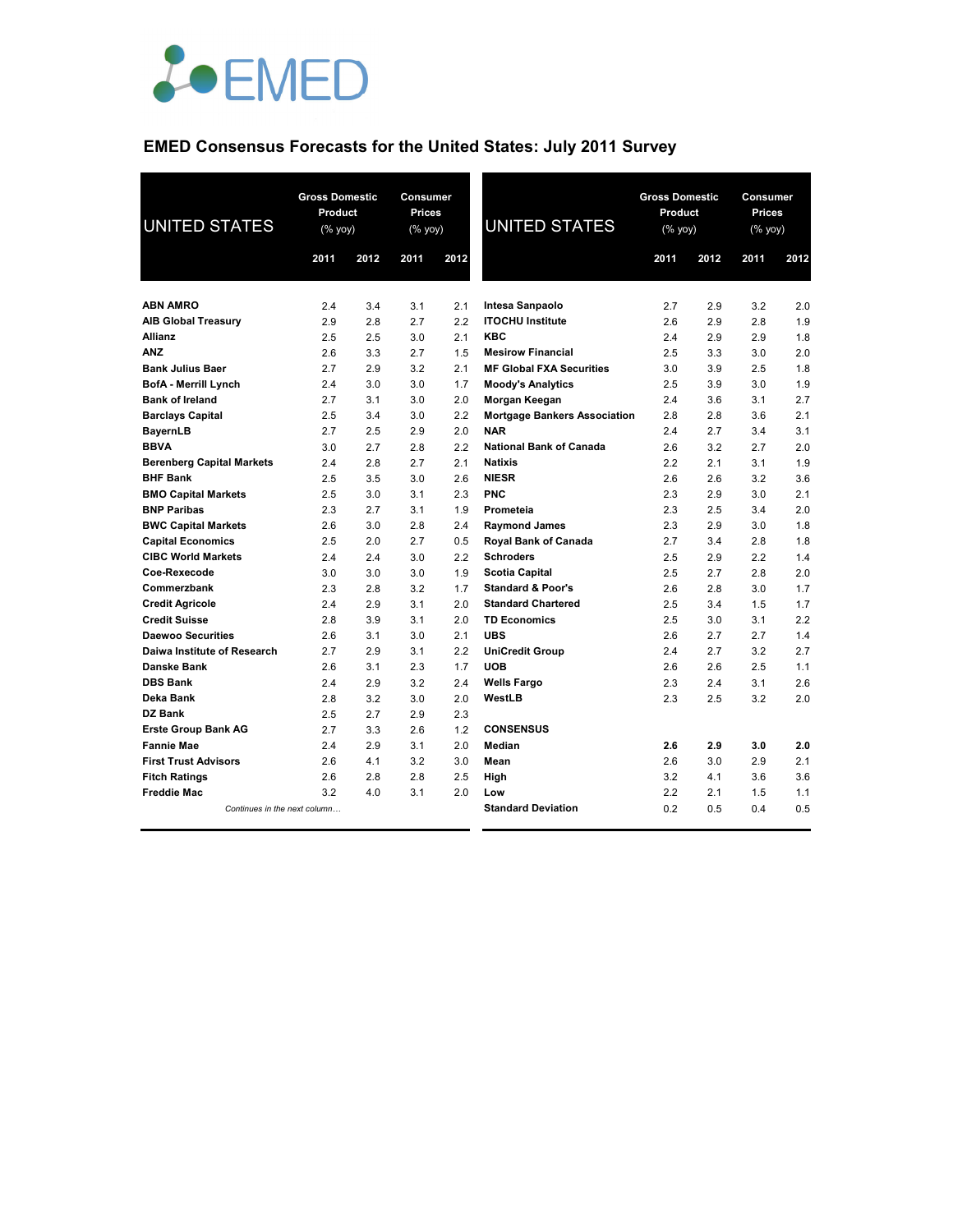

# **EMED Consensus Forecasts for the Euro Area and China: July 2011 Survey**

| <b>EURO AREA</b>                             | <b>Gross Domestic</b><br>Product<br>$(%$ (% yoy) |            | Consumer<br>Prices<br>(% yoy) |            | <b>CHINA</b>                                     | <b>Gross Domestic</b><br><b>Product</b><br>(% yoy) |            | Consumer<br>Prices<br>(% yoy) |            |
|----------------------------------------------|--------------------------------------------------|------------|-------------------------------|------------|--------------------------------------------------|----------------------------------------------------|------------|-------------------------------|------------|
|                                              | 2011                                             | 2012       | 2011                          | 2012       |                                                  | 2011                                               | 2012       | 2011                          | 2012       |
| <b>ABN AMRO</b>                              | 1.8                                              | 1.7        | 2.8                           | 1.8        | <b>ABN AMRO</b>                                  | 9.4                                                | 9.2        | 4.5                           | 3.5        |
| <b>AIB Global Treasury</b>                   | 2.0                                              | 2.2        | 2.6                           | 2.2        | <b>Allianz</b>                                   | 9.0                                                | 8.5        | 4.8                           | 3.5        |
| <b>Allianz</b>                               | 2.0                                              | 1.7        | 2.5                           | 1.8        | <b>ANZ</b>                                       | 9.6                                                | 9.5        | 5.0                           | 5.5        |
| <b>ANZ</b>                                   | 1.5                                              | 1.8        | 2.7                           | 1.8        | <b>Bank Julius Baer</b>                          | 9.1                                                | 8.4        | 5.0                           | 4.0        |
| <b>Bank Julius Baer</b>                      | 2.1                                              | 1.8        | 2.5                           | 1.5        | <b>BofA</b> - Merrill Lynch                      | 9.3                                                | 9.0        | 4.5                           | 3.6        |
| <b>BofA - Merrill Lynch</b>                  | 2.0                                              | 1.6        | 2.7                           | 2.0        | <b>Bank of East Asia</b>                         | 9.3                                                | 8.0        | 5.3                           | 4.9        |
| <b>Bank of Ireland</b>                       | 2.1                                              | 2.0        | 2.5                           | 2.0        | <b>Barclays Capital</b>                          | 9.3                                                | 8.7        | 5.0                           | 4.0        |
| <b>Barclays Capital</b>                      | 2.1                                              | 1.9        | 2.7                           | 1.8        | <b>BBVA</b>                                      | 9.4                                                | 9.1        | 4.9                           | 4.2        |
| <b>BayernLB</b>                              | 2.0                                              | 1.6        | 2.5                           | 2.0        | <b>Berenberg Capital Markets</b>                 | 9.4                                                | 8.7        | 4.7                           | 3.2        |
| <b>BBVA</b>                                  | 1.7                                              | 1.5        | 2.7                           | 1.6        | <b>BNP Paribas</b>                               | 9.4                                                | 9.2        | 4.8                           | 4.0        |
| <b>Berenberg Capital Markets</b>             | 2.0                                              | 2.0        | 2.6                           | 2.2        | <b>BWC Capital Markets</b>                       | 9.2                                                | 9.0        | 5.2                           | 4.0        |
| <b>BHF Bank</b>                              | 1.7                                              | 1.7        | 2.7                           | 2.2        | <b>Capital Economics</b>                         | 9.3                                                | 8.5        | 5.1                           | 3.0        |
| <b>BNP Paribas</b>                           | 2.0                                              | 1.5        | 2.9                           | 2.4        | <b>CICC</b>                                      | 9.2                                                | 8.7        | 4.8                           | 3.8        |
| <b>BWC Capital Markets</b>                   | 1.7                                              | 1.8        | 2.6                           | 2.0        | Commerzbank                                      | 8.2                                                | 7.5        | 5.0                           | 4.5        |
| <b>Capital Economics</b>                     | 1.0                                              | 0.5        | 2.8                           | 2.0        | <b>Credit Agricole</b>                           | 9.3                                                | 9.0        | 5.3                           | 4.0        |
| Coe-Rexecode<br>Commerzbank                  | 1.7<br>2.0                                       | 1.6        | 2.7<br>2.6                    | 1.9<br>1.9 | <b>Credit Suisse</b><br><b>Daewoo Securities</b> | 8.7<br>9.3                                         | 8.5<br>8.8 | 5.6<br>4.6                    | 4.6<br>4.1 |
| <b>Credit Agricole</b>                       | 2.0                                              | 1.8<br>1.6 | 2.7                           | 2.1        | <b>Danske Bank</b>                               | 9.4                                                | 9.1        | 5.0                           | 3.1        |
| <b>Credit Suisse</b>                         | 2.3                                              | 2.5        | 2.9                           | 2.2        | <b>DBS Bank</b>                                  | 9.5                                                | 9.0        | 4.5                           | 4.0        |
| Danske Bank                                  | 2.2                                              | 1.9        | 2.7                           | 2.0        | Deka Bank                                        | 9.5                                                | 8.8        | 4.5                           | 4.0        |
| <b>DBS Bank</b>                              | 1.9                                              | 1.7        | 2.6                           | 1.9        | DnB NOR                                          | 8.5                                                | 8.0        | 3.5                           | 3.0        |
| Deka Bank                                    | 2.0                                              | 1.7        | 2.5                           | 2.4        | DZ Bank                                          | 9.2                                                | 8.7        | 5.2                           | 3.4        |
| DnB NOR                                      | 1.5                                              | 1.7        | 2.0                           | 1.3        | <b>Fitch Ratings</b>                             | 8.7                                                | 8.5        | 5.5                           | 4.3        |
| DZ Bank                                      | 1.8                                              | 1.5        | 2.6                           | 2.0        | Intesa Sanpaolo                                  | 8.9                                                | 8.3        | 5.2                           | 3.1        |
| <b>Erste Group Bank AG</b>                   | 2.0                                              | 1.6        | 2.6                           | 1.8        | <b>JP Morgan</b>                                 | 9.3                                                | 9.1        | 4.8                           | 3.5        |
| <b>EUROFER</b>                               | 1.9                                              | 1.8        | 2.9                           | 2.0        | <b>KBC</b>                                       | 9.5                                                | 9.0        | 4.5                           | 3.4        |
| Handelsbanken                                | 1.4                                              | 1.6        | 2.6                           | 1.9        | <b>Moody's Analytics</b>                         | 9.2                                                | 9.0        | 5.0                           | 4.0        |
| Intesa Sanpaolo                              | 2.1                                              | 1.4        | 2.7                           | 1.8        | <b>Natixis</b>                                   | 9.4                                                | 9.2        | 5.1                           | 4.6        |
| <b>KBC</b>                                   | 1.9                                              | 1.9        | 2.8                           | 2.0        | <b>NIESR</b>                                     | 9.1                                                | 7.6        | 4.6                           | 4.2        |
| <b>Mizuho Securities</b>                     | 1.9                                              | 1.2        | 2.8                           | 2.1        | <b>Roubini Global Economics</b>                  | 9.1                                                | 8.8        | 5.4                           | 4.2        |
| <b>Natixis</b>                               | 1.8                                              | 1.7        | 2.5                           | 2.0        | <b>Royal Bank of Scotland</b>                    | 9.7                                                | 9.0        | 5.0                           | 4.7        |
| <b>NIESR</b>                                 | 1.7                                              | 1.9        | 2.7                           | 2.3        | <b>Schroders</b>                                 | 9.0                                                | 8.5        | 5.0                           | 3.8        |
| Prometeia                                    | 2.0                                              | 1.6        | 2.7                           | 1.7        | <b>Scotia Capital</b>                            | 9.3                                                | 9.5        | 5.0                           | 4.5        |
| <b>Roubini Global Economics</b>              | 2.0                                              | 1.7        | 2.7                           | 2.1        | <b>Standard Chartered</b>                        | 9.3                                                | 10.0       | 5.1                           | 4.8        |
| <b>Schroders</b>                             | 1.9                                              | 1.6        | 2.4                           | 1.7        | <b>Tai Fook Research</b>                         | 9.0                                                | 8.8        | 4.5                           | 4.0        |
| <b>Scotia Capital</b>                        | 1.8                                              | 1.7        | 2.8                           | 2.1        | <b>UBS</b>                                       | 9.3                                                | 9.0        | 5.0                           | 4.0        |
| <b>Standard Chartered</b>                    | 2.0                                              | 2.2        | 2.7                           | 1.9        | <b>UOB</b>                                       | 9.2                                                | 8.5        | $5.2$                         | 4.3        |
| <b>TD Economics</b>                          | 1.8                                              | 1.5        | 2.3                           | 2.1        | <b>Wells Fargo</b>                               | 9.2                                                | 8.8        | 5.5                           | 4.3        |
| <b>UBS</b>                                   | 1.8                                              | 2.0        | 2.8                           | 2.2        | <b>CONSENSUS</b>                                 |                                                    |            |                               |            |
| <b>UniCredit Group</b><br><b>Wells Fargo</b> | 2.1<br>1.9                                       | 1.7<br>2.0 | 2.7<br>2.7                    | 2.0<br>2.2 | Median                                           | 9.3                                                |            |                               |            |
| WestLB                                       | 2.0                                              | 1.7        | 2.6                           | 2.0        | Mean                                             | 9.2                                                | 8.8<br>8.8 | 5.0<br>4.9                    | 4.0<br>4.0 |
|                                              |                                                  |            |                               |            | High                                             | 9.7                                                | 10.0       | 5.6                           | 5.5        |
| <b>CONSENSUS</b>                             |                                                  |            |                               |            | Low                                              | 8.2                                                | 7.5        | 3.5                           | 3.0        |
| Median                                       | 1.9                                              | 1.7        | 2.7                           | 2.0        | <b>Standard Deviation</b>                        | 0.3                                                | 0.5        | 0.4                           | 0.6        |
| Mean                                         | 1.9                                              | 1.7        | 2.6                           | 2.0        |                                                  |                                                    |            |                               |            |
| High                                         | 2.3                                              | 2.5        | 2.9                           | 2.4        |                                                  |                                                    |            |                               |            |
| Low                                          | 1.0                                              | 0.5        | 2.0                           | 1.3        |                                                  |                                                    |            |                               |            |
| <b>Standard Deviation</b>                    | 0.2                                              | 0.3        | 0.2                           | 0.2        |                                                  |                                                    |            |                               |            |